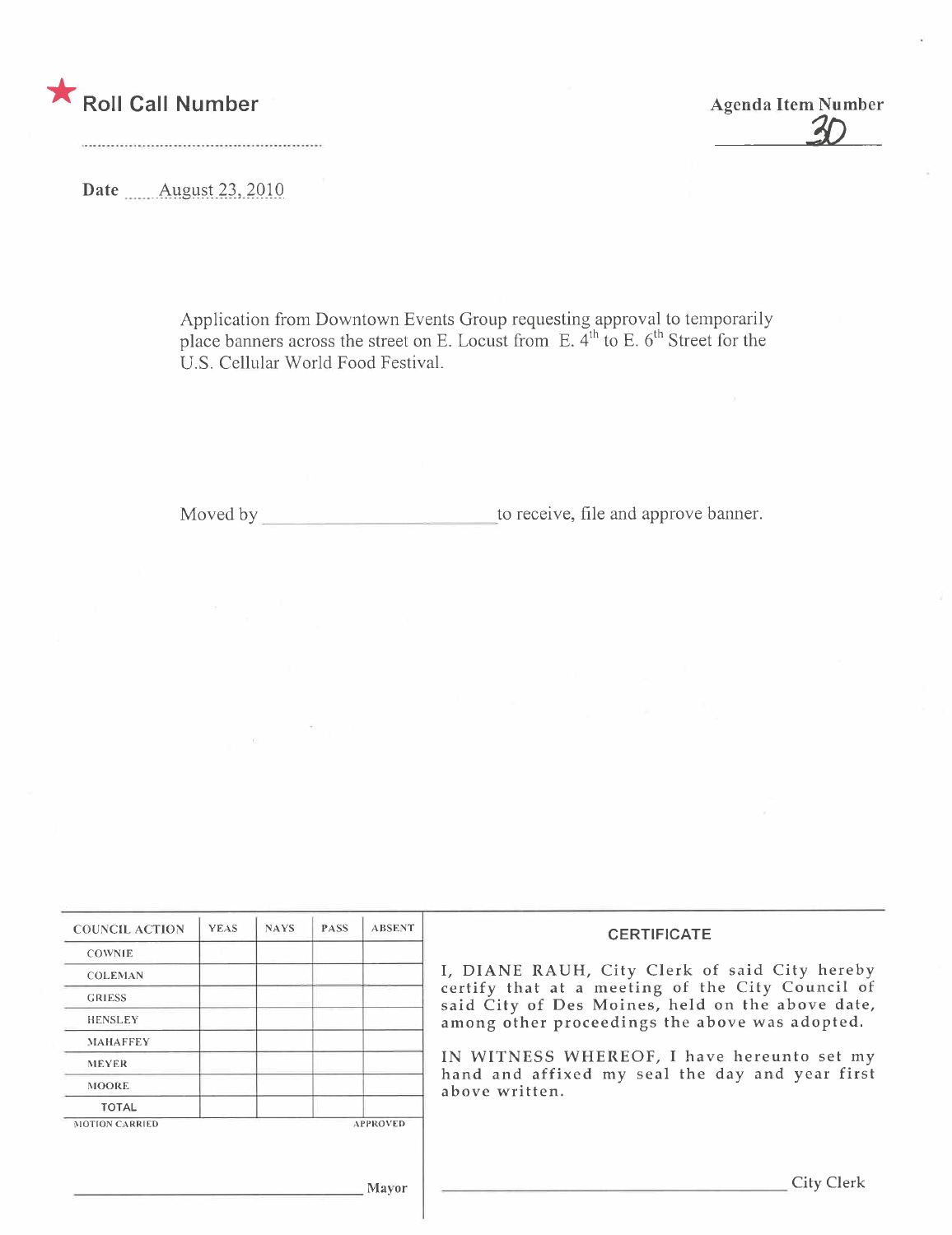|                        | <b>City of Des Moines</b><br><b>Application for Permission to Temporarily Place</b><br><b>Banner(s) or Item(s)</b><br><b>Over/Across Public Street and/or Right-obWay</b>                                                                             |
|------------------------|-------------------------------------------------------------------------------------------------------------------------------------------------------------------------------------------------------------------------------------------------------|
| CITY OF <b>DES MOI</b> |                                                                                                                                                                                                                                                       |
|                        | Please submit application 45 days in advante<br>(Print or Type)                                                                                                                                                                                       |
|                        | PH.                                                                                                                                                                                                                                                   |
| <b>Applicant:</b>      | Downtown Events Group                                                                                                                                                                                                                                 |
| <b>Address:</b>        | 700 LOCUST, Ste. 100 Des Moines 50309                                                                                                                                                                                                                 |
|                        | Contact Person: BETH JOHNSON Alternate Contact Stephen King                                                                                                                                                                                           |
|                        | Daytime Phone: $515 - 286 - 4946$ Cell Phone: $515 - 681 - 9428$                                                                                                                                                                                      |
|                        | $E$ -Mail Address: bjohnson C downtown Fax: $515 - 286 - 494 -$                                                                                                                                                                                       |
|                        | Date(s) the banner(s) or item(s) will be displayed: $OCD$ $C + O$ $C - 1O$ , $2O + O$                                                                                                                                                                 |
|                        |                                                                                                                                                                                                                                                       |
|                        | Purpose of the banner(s) or item(s): U.S. Cellular world Food Festival.                                                                                                                                                                               |
|                        | Preferred Location: Please provide a map or diagram of the street indicating<br>banner location. E. LOCUST From E. 4th to E. Loth St.                                                                                                                 |
|                        | How will the banner(s) or item(s) be anchored?                                                                                                                                                                                                        |
|                        | Flags are attached @ one end to a rope W/ zipties and<br>tied to the poles.<br>If you plan to anchor to the utility pole, please provide written permission from<br>the utility company or from the City (if poles are City-owned). Such permission   |
|                        | is not a substitute for meeting the requirements for receiving this permit.                                                                                                                                                                           |
|                        | Size of banner(s) or item(s):                                                                                                                                                                                                                         |
|                        | Size or panners or nems.<br>EACH Flag is 31x5' and will harg vertically from the<br>Specifications of banner(s) or item(s):                                                                                                                           |
|                        |                                                                                                                                                                                                                                                       |
|                        | Type of Material: Light Weight nylon fabric                                                                                                                                                                                                           |
|                        | Number of grommets used to secure banner or item.<br>EACh Flag has 3 grommets and Will be attached at<br>Sketch of banner or item design: Will you need electricity provided for your<br>item? If electricity is necessary, how would it be obtained: |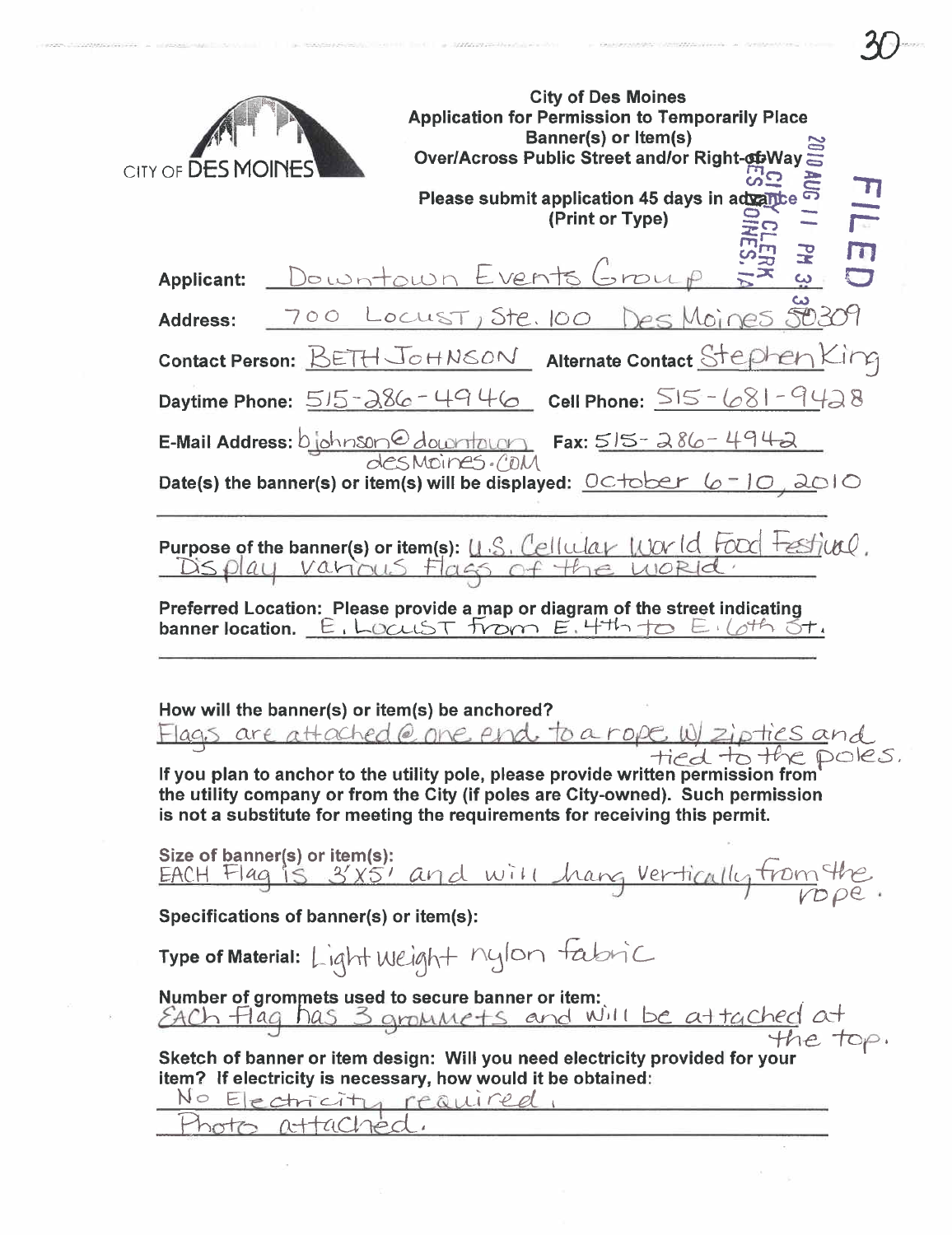## Indemnification:

To the fullest extent permitted by law, the Applicant agrees to defend, pay on behalf of, indemnify, and hold harmless the City of Des Moines, Iowa against any and all claims, demands, suites, or loss, including any and all outlay and expense connected therewith, by reason of personal injury, bodily injury or death, and property damage, which arises out of the Applicant erecting, displaying, maintaining and removing banner or item display.

## Insurance:

A Certificate of Insurance to demonstrate compliance with these requirements shall be submitted to the City's Risk Management Office. Applicant shall purchase and maintain during the period of the banner or item display, including erection, display and removal of banner or item. General Liability Insurance with a limit of no less than \$500,000 per occurrence and/or aggregate, Automobile Liabilty Insurance for owned (if applicable), non-owned and hired vehicles with a limit of no less than \$500,000 per occurrence. Both the General and Automobile Liability Insurance policies shall include Contractual Liabilty coverage equivalent to that included in a standard ISO Insurance form. If the banner or item display is part of a special event for which a Street Use Permit is granted, the insurance required for the Street Use Permit wil be considered to also cover insurance otherwise required for this permit.

Applicant agrees to provide all maintenance and upkeep of the banner(s) or item(s) for the duration that the banner(s) or item(s) is in place. Banner(s) or item(s) may be removed at the expense of the applicant if required by the City.

But Johnson 019/9/10

 $\infty$ 

Please return to City Clerk's Office 400 Robert D. Ray Drive Des Moines, IA 50309 Phone: (515)283-4209, Ext. 7 Fax: (515)237-2645

FOR OFFICE USE ONLY:

Traffic Division Approval:

Risk Management Approval:

City Council Approval: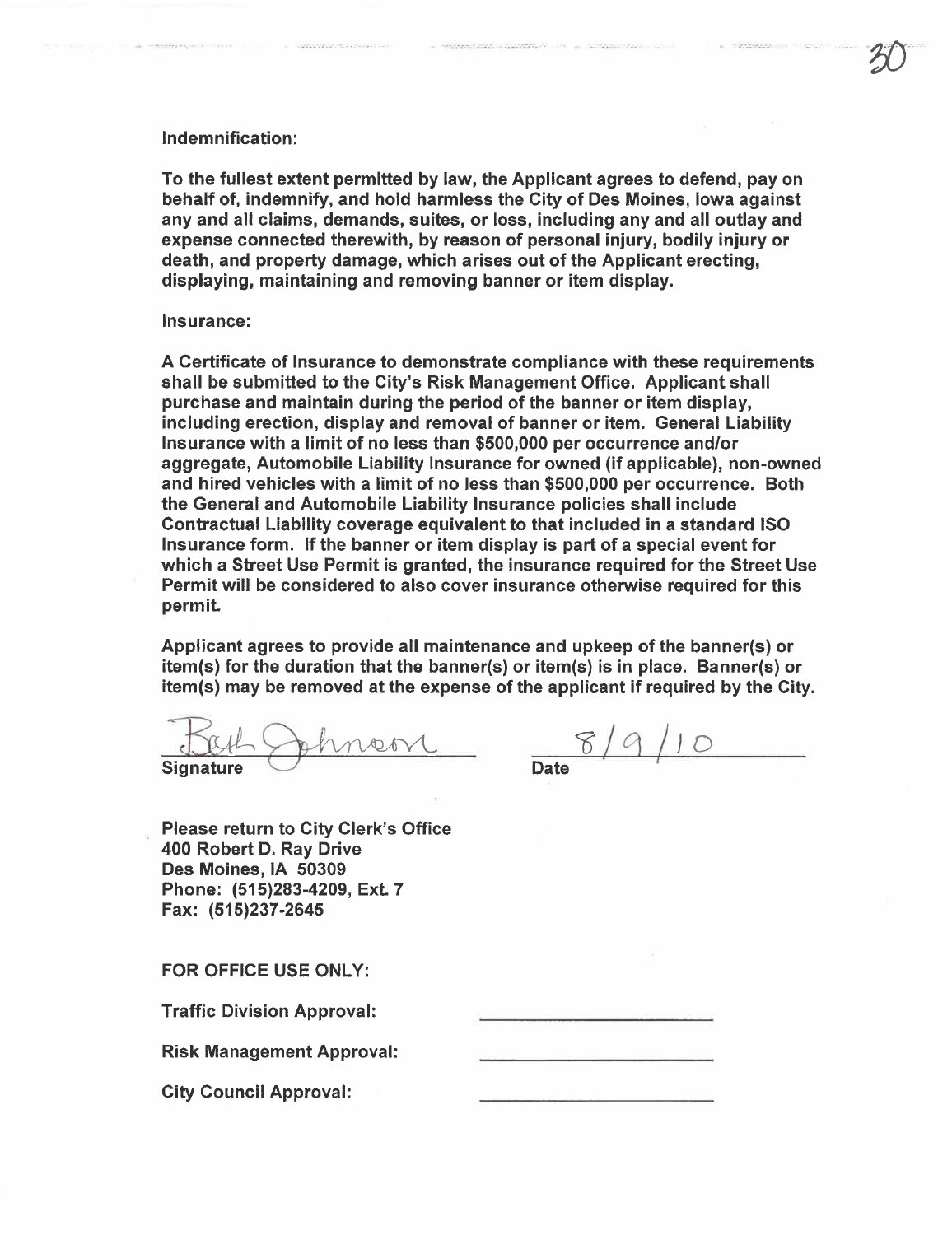## **HOLD HARMLESS AGREEMENT AND EVIDENCE OF INSURANCE** COVERAGE FOR THE CONSTRUCTION, ERECTION, MAINTENANCE AND **REMOVAL OF STREET BANNERS IN CITY OF DES MONES RIGHT-OF-WAY**

The undersigned, as an authorized representative of Down town Events Group, acknowledges that the organization is a recognized group or association by the City of Des Moines, Iowa, or is a tax-exempt organization under Section 501 (c) (3) of the United States Internal Revenue Code.

On behalf of the organization or association, the undersigned states that the street banners which are the subject of this Agreement shall be placed in an area generally described as:

E. LOCUST From E. 4th St to E. 6th St.

The organization or association acknowledges and agrees that it will soley provide for the construction, erection, maintenance and removal of street banners and that the City of Des Moines, its employees, agents and assigns shall have no obligation or responsibility whatsoever for the construction, erection, maintenance and removal of the street banners.

The undersigned acknowledges that any and all activity undertaken by any officer, agent, employee, volunteer and/or assign of the organization or association related to the placement of street banners and associated activity in City owned right-of-way pursuant to authorization of the City of Des Moines, Iowa given in Resolution Number 99-991 dated April 5, 1999 is done solely on behalf of the organization or association and that the undersigned, on behalf of the organization or association, releases and holds the City of Des Moines, Iowa, its officers, agents, employees and assigns harmless from any and all damages which may be asserted, claimed, or recovered against the City of Des Moines, Iowa, its officers, agents, employees and assigns by reason of property damage and/or personal injury, including bodily injury, which arises out of or which is in any way connected or associated with the activity undertaken for the construction, erection, maintenance and removal of the street banners from City owned right-of-way.

The organization or association assumes full responsibility for any and all damages or injuries which may result to any person or property by reason of or in connection with the activities undertaken by or on behalf of the organization or association.

The undersigned further acknowledges that any and all officers, agents, employees, volunteers and/or assigns of the organization or association are not employees or contractors of the City of Des Moines, Iowa and are exempt from the coverage (s) provided by Code of Iowa, Chapters 85, 85A, 85B and any succeeding legislation, and that such individuals shall have no right to make a claim for or receive any compensation from the City of Des Moines, Iowa as provided by Code of Iowa Chapters 85, 85A, 85B or any succeeding legislation.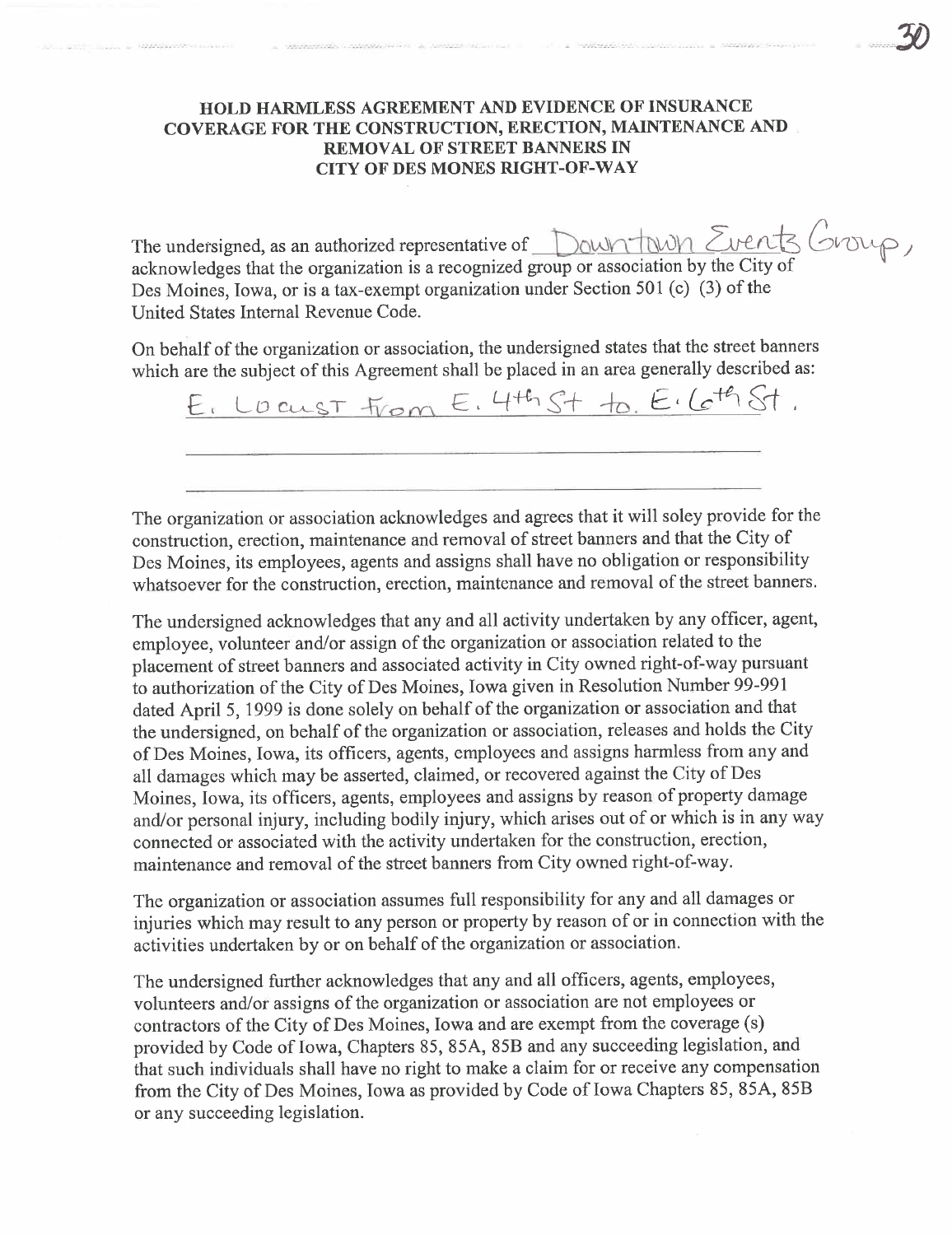The organization or association represents that it has the approval of Mid-American Energy Company to erect street banners on utility or like-poles within the designated area, and that the above-named organization or association has liability insurance (Policy<br>Name and Number  $PHPK393340$ ,  $HMASSMURPHI$ Name and Number PHPK 393340, HOLMES MURPHY

full force and effect which names the organizatión or association, and as an hdditional insured, the City of Des Moines.

The undersigned further represents that the liability insurance will remain in full force and effect during the period the street banners are located in City owned right-of-way and agrees that upon expiration, termination or otherwise of the liability insurance coverage, or if any of the terms of this Agreement cannot or are not met, the authority of the organization or association to have the street banners placed in City owned right-of-way will immediately terminate and the banners will be removed.

This Hold Harmless Agreement and Evidence of Insurance Coverage is executed on this  $\frac{114}{10}$  day of  $\frac{A_{14}}{10}$  and  $\frac{A_{24}}{10}$ . 20  $\frac{10}{10}$  on behalf of and by the authority of

Bak Johnson

Authorized Representative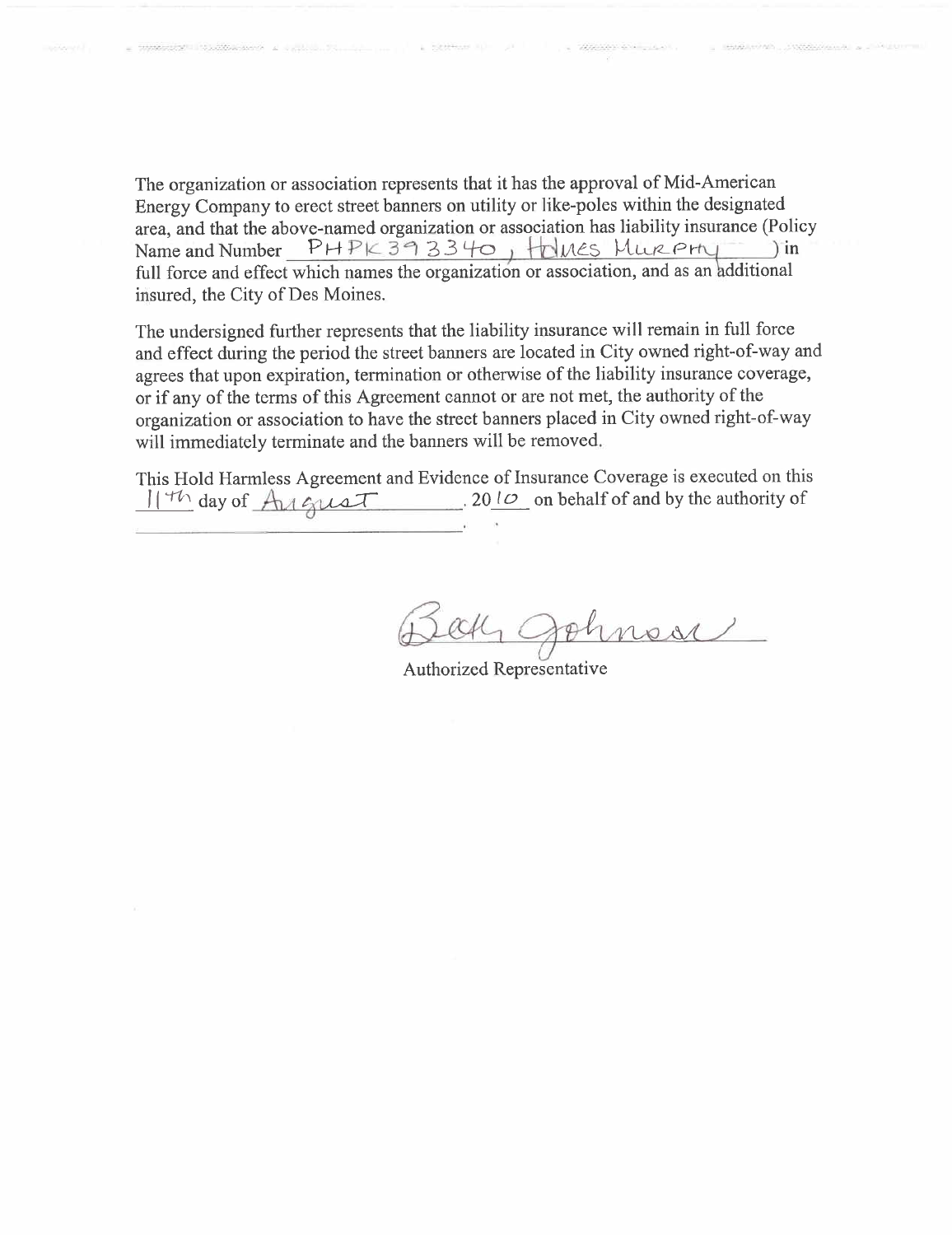|                    | <b>CERTIFICATE OF LIABILITY INSURANCE</b>                                                                                                                                                                                                                                                                                                                                                                        |                                     |                                                                                                                                                                      |                                   |                                                                         |             | DATE (MM/DD/YYYY)<br>08/06/2010 |  |
|--------------------|------------------------------------------------------------------------------------------------------------------------------------------------------------------------------------------------------------------------------------------------------------------------------------------------------------------------------------------------------------------------------------------------------------------|-------------------------------------|----------------------------------------------------------------------------------------------------------------------------------------------------------------------|-----------------------------------|-------------------------------------------------------------------------|-------------|---------------------------------|--|
|                    | THIS CERTIFICATE IS ISSUED AS A MATTER OF INFORMATION ONLY AND CONFERS NO RIGHTS UPON THE CERTIFICATE HOLDER. THIS<br>CERTIFICATE DOES NOT AFFIRMATIVELY OR NEGATIVELY AMEND, EXTEND OR ALTER THE COVERAGE AFFORDED BY THE POLICIES<br>BELOW. THIS CERTIFICATE OF INSURANCE DOES NOT CONSTITUTE A CONTRACT BETWEEN THE ISSUING INSURER(S), AUTHORIZED<br>REPRESENTATIVE OR PRODUCER. AND THE CERTIFICATE HOLDER. |                                     |                                                                                                                                                                      |                                   |                                                                         |             |                                 |  |
|                    | IMPORTANT: If the certificate holder is an ADDITIONAL INSURED, the policy(ies) must be endorsed. If SUBROGATION IS WAIVED, subject to<br>the terms and conditions of the policy, certain policies may require an endorsement. A statement on this certificate does not confer rights to the<br>certificate holder in lieu of such endorsement(s).                                                                |                                     |                                                                                                                                                                      |                                   |                                                                         |             |                                 |  |
|                    | $1 - 800 - 247 - 7756$<br><b>PRODUCER</b>                                                                                                                                                                                                                                                                                                                                                                        |                                     | <b>CONTACT</b><br><b>NAME:</b>                                                                                                                                       |                                   |                                                                         |             |                                 |  |
|                    | Holmes Murphy & Assoc $1$ WDM                                                                                                                                                                                                                                                                                                                                                                                    |                                     | FAX<br><b>PHONE</b><br>(A/C, No):<br>(A/C, No, Ext):                                                                                                                 |                                   |                                                                         |             |                                 |  |
|                    | PO Box 9207                                                                                                                                                                                                                                                                                                                                                                                                      |                                     | E-MAIL<br><b>ADDRESS:</b>                                                                                                                                            |                                   |                                                                         |             |                                 |  |
|                    |                                                                                                                                                                                                                                                                                                                                                                                                                  |                                     | <b>PRODUCER</b><br><b>CUSTOMER ID#:</b>                                                                                                                              |                                   |                                                                         |             |                                 |  |
|                    | Des Moines, IA 50306-9207<br>Jay J. Benzshawel                                                                                                                                                                                                                                                                                                                                                                   |                                     |                                                                                                                                                                      |                                   | INSURER(S) AFFORDING COVERAGE                                           |             | NAIC#                           |  |
| <b>INSURED</b>     |                                                                                                                                                                                                                                                                                                                                                                                                                  |                                     | INSURER A: Philadelphia Insurance Company                                                                                                                            |                                   |                                                                         |             |                                 |  |
|                    | Greater Des Moines Partnership                                                                                                                                                                                                                                                                                                                                                                                   |                                     | <b>INSURER B: Acuity</b>                                                                                                                                             |                                   |                                                                         |             |                                 |  |
|                    | 700 Locust St., Suite 100                                                                                                                                                                                                                                                                                                                                                                                        |                                     | <b>INSURER C:</b>                                                                                                                                                    |                                   |                                                                         |             |                                 |  |
|                    | Des Moines, IA 50309                                                                                                                                                                                                                                                                                                                                                                                             |                                     | <b>INSURER D:</b>                                                                                                                                                    |                                   |                                                                         |             |                                 |  |
|                    |                                                                                                                                                                                                                                                                                                                                                                                                                  |                                     | <b>INSURER E:</b>                                                                                                                                                    |                                   |                                                                         |             |                                 |  |
|                    |                                                                                                                                                                                                                                                                                                                                                                                                                  |                                     | <b>INSURER F:</b>                                                                                                                                                    |                                   |                                                                         |             |                                 |  |
|                    | <b>COVERAGES</b><br>THIS IS TO CERTIFY THAT THE POLICIES OF INSURANCE LISTED BELOW HAVE BEEN ISSUED TO THE INSURED NAMED ABOVE FOR THE POLICY PERIOD                                                                                                                                                                                                                                                             | <b>CERTIFICATE NUMBER: 16955120</b> |                                                                                                                                                                      |                                   | <b>REVISION NUMBER:</b>                                                 |             |                                 |  |
|                    | INDICATED. NOTWITHSTANDING ANY REQUIREMENT, TERM OR CONDITION OF ANY CONTRACT OR OTHER DOCUMENT WITH RESPECT TO WHICH THIS<br>CERTIFICATE MAY BE ISSUED OR MAY PERTAIN, THE INSURANCE AFFORDED BY THE POLICIES DESCRIBED HEREIN IS SUBJECT TO ALL THE TERMS,<br>EXCLUSIONS AND CONDITIONS OF SUCH POLICIES. LIMITS SHOWN MAY HAVE BEEN REDUCED BY PAID CLAIMS.                                                   |                                     |                                                                                                                                                                      |                                   |                                                                         |             |                                 |  |
| <b>INSR</b><br>LTR | <b>ADDL SUBR</b><br><b>TYPE OF INSURANCE</b><br>INSR WVD                                                                                                                                                                                                                                                                                                                                                         | <b>POLICY NUMBER</b>                | <b>POLICY EFF</b><br>(MM/DD/YYYY)                                                                                                                                    | <b>POLICY EXP</b><br>(MM/DD/YYYY) | <b>LIMITS</b>                                                           |             |                                 |  |
| $\mathbf{A}$       | <b>GENERAL LIABILITY</b>                                                                                                                                                                                                                                                                                                                                                                                         | PHPK393340                          | 03/01/10                                                                                                                                                             | 03/01/11                          | <b>EACH OCCURRENCE</b>                                                  |             | \$1,000,000                     |  |
|                    | x<br>COMMERCIAL GENERAL LIABILITY                                                                                                                                                                                                                                                                                                                                                                                |                                     |                                                                                                                                                                      |                                   | DAMAGE TO RENTED<br>PREMISES (Ea occurrence)                            | \$100,000   |                                 |  |
|                    | x<br>CLAIMS-MADE<br><b>OCCUR</b>                                                                                                                                                                                                                                                                                                                                                                                 |                                     |                                                                                                                                                                      |                                   | MED EXP (Any one person)                                                |             | \$ Excluded                     |  |
|                    |                                                                                                                                                                                                                                                                                                                                                                                                                  |                                     |                                                                                                                                                                      |                                   | PERSONAL & ADV INJURY                                                   |             | \$1,000,000                     |  |
|                    |                                                                                                                                                                                                                                                                                                                                                                                                                  |                                     |                                                                                                                                                                      |                                   | <b>GENERAL AGGREGATE</b>                                                |             | \$3,000,000                     |  |
|                    | GEN'L AGGREGATE LIMIT APPLIES PER:                                                                                                                                                                                                                                                                                                                                                                               |                                     |                                                                                                                                                                      |                                   | PRODUCTS - COMP/OP AGG                                                  | \$3,000,000 |                                 |  |
|                    | PRO-<br>x.<br><b>POLICY</b><br>LOC<br><b>JECT</b>                                                                                                                                                                                                                                                                                                                                                                |                                     |                                                                                                                                                                      |                                   |                                                                         | s           |                                 |  |
| A                  | <b>AUTOMOBILE LIABILITY</b>                                                                                                                                                                                                                                                                                                                                                                                      | PHPK393328                          |                                                                                                                                                                      | $03/01/10$ $03/01/11$             | COMBINED SINGLE LIMIT<br>(Ea accident)                                  |             | \$1,000,000                     |  |
|                    | ANY AUTO                                                                                                                                                                                                                                                                                                                                                                                                         |                                     |                                                                                                                                                                      |                                   | BODILY INJURY (Per person)                                              | $\sim$      |                                 |  |
|                    | ALL OWNED AUTOS                                                                                                                                                                                                                                                                                                                                                                                                  |                                     |                                                                                                                                                                      |                                   | BODILY INJURY (Per accident)   \$                                       |             |                                 |  |
|                    | SCHEDULED AUTOS                                                                                                                                                                                                                                                                                                                                                                                                  |                                     |                                                                                                                                                                      |                                   | PROPERTY DAMAGE                                                         | s           |                                 |  |
|                    | x<br><b>HIRED AUTOS</b>                                                                                                                                                                                                                                                                                                                                                                                          |                                     |                                                                                                                                                                      |                                   | (Per accident)                                                          |             |                                 |  |
|                    | х<br><b>NON-OWNED AUTOS</b>                                                                                                                                                                                                                                                                                                                                                                                      |                                     |                                                                                                                                                                      |                                   |                                                                         | \$          |                                 |  |
|                    |                                                                                                                                                                                                                                                                                                                                                                                                                  |                                     |                                                                                                                                                                      |                                   |                                                                         | \$          |                                 |  |
| A<br>x             | x<br><b>UMBRELLA LIAB</b><br><b>OCCUR</b>                                                                                                                                                                                                                                                                                                                                                                        | PHUB265009                          |                                                                                                                                                                      | 03/01/10 03/01/11                 | <b>EACH OCCURRENCE</b>                                                  |             | \$4,000,000                     |  |
|                    | <b>EXCESS LIAB</b><br><b>CLAIMS-MADE</b>                                                                                                                                                                                                                                                                                                                                                                         |                                     |                                                                                                                                                                      |                                   | <b>AGGREGATE</b>                                                        |             | $s4$ ,000,000                   |  |
|                    | <b>DEDUCTIBLE</b>                                                                                                                                                                                                                                                                                                                                                                                                |                                     |                                                                                                                                                                      |                                   |                                                                         | \$          |                                 |  |
|                    | X RETENTION \$ 10,000<br><b>WORKERS COMPENSATION</b>                                                                                                                                                                                                                                                                                                                                                             |                                     |                                                                                                                                                                      | 03/01/10 03/01/11                 | WC STATU-<br>TORY LIMITS<br>OTH-<br>x                                   | s           |                                 |  |
| $\mathbf{B}$       | AND EMPLOYERS' LIABILITY<br>Y / N                                                                                                                                                                                                                                                                                                                                                                                | L56045                              |                                                                                                                                                                      |                                   | ER                                                                      |             |                                 |  |
|                    | ANY PROPRIETOR/PARTNER/EXECUTIVE<br>N/A<br>OFFICER/MEMBER EXCLUDED?                                                                                                                                                                                                                                                                                                                                              |                                     |                                                                                                                                                                      |                                   | \$500,000<br>E.L. EACH ACCIDENT<br>E.L. DISEASE - EA EMPLOYEE \$500,000 |             |                                 |  |
|                    | (Mandatory in NH)<br>If yes, describe under                                                                                                                                                                                                                                                                                                                                                                      |                                     |                                                                                                                                                                      |                                   | E.L. DISEASE - POLICY LIMIT \$ 500,000                                  |             |                                 |  |
|                    | DÉSCRIPTION OF OPERATIONS below                                                                                                                                                                                                                                                                                                                                                                                  |                                     |                                                                                                                                                                      |                                   |                                                                         |             |                                 |  |
|                    |                                                                                                                                                                                                                                                                                                                                                                                                                  |                                     |                                                                                                                                                                      |                                   |                                                                         |             |                                 |  |
|                    | DESCRIPTION OF OPERATIONS / LOCATIONS / VEHICLES (Attach ACORD 101, Additional Remarks Schedule, if more space is required)                                                                                                                                                                                                                                                                                      |                                     |                                                                                                                                                                      |                                   |                                                                         |             |                                 |  |
|                    | RE: U.S. Cellular World Food Festival, October 8 - 10, 2010                                                                                                                                                                                                                                                                                                                                                      |                                     |                                                                                                                                                                      |                                   |                                                                         |             |                                 |  |
|                    |                                                                                                                                                                                                                                                                                                                                                                                                                  |                                     |                                                                                                                                                                      |                                   |                                                                         |             |                                 |  |
|                    |                                                                                                                                                                                                                                                                                                                                                                                                                  |                                     |                                                                                                                                                                      |                                   |                                                                         |             |                                 |  |
|                    |                                                                                                                                                                                                                                                                                                                                                                                                                  |                                     |                                                                                                                                                                      |                                   |                                                                         |             |                                 |  |
|                    |                                                                                                                                                                                                                                                                                                                                                                                                                  |                                     |                                                                                                                                                                      |                                   |                                                                         |             |                                 |  |
|                    | <b>CERTIFICATE HOLDER</b>                                                                                                                                                                                                                                                                                                                                                                                        |                                     | <b>CANCELLATION</b>                                                                                                                                                  |                                   |                                                                         |             |                                 |  |
|                    | Attn: Mark Schultz                                                                                                                                                                                                                                                                                                                                                                                               |                                     |                                                                                                                                                                      |                                   |                                                                         |             |                                 |  |
|                    | City of Des Moines<br>City Hall                                                                                                                                                                                                                                                                                                                                                                                  |                                     | SHOULD ANY OF THE ABOVE DESCRIBED POLICIES BE CANCELLED BEFORE<br>THE EXPIRATION DATE THEREOF, NOTICE WILL BE DELIVERED IN<br>ACCORDANCE WITH THE POLICY PROVISIONS. |                                   |                                                                         |             |                                 |  |
|                    | 400 Robert D Ray Drive                                                                                                                                                                                                                                                                                                                                                                                           |                                     | <b>AUTHORIZED REPRESENTATIVE</b>                                                                                                                                     |                                   |                                                                         |             |                                 |  |
|                    | Des Moines, IA 50309                                                                                                                                                                                                                                                                                                                                                                                             |                                     |                                                                                                                                                                      |                                   | Jz Benpland                                                             |             |                                 |  |
|                    | USA                                                                                                                                                                                                                                                                                                                                                                                                              |                                     |                                                                                                                                                                      |                                   |                                                                         |             |                                 |  |

 $\mathcal{D}$ 

The ACORD name and logo are registered marks of ACORD CORPORATION. All rights reserved.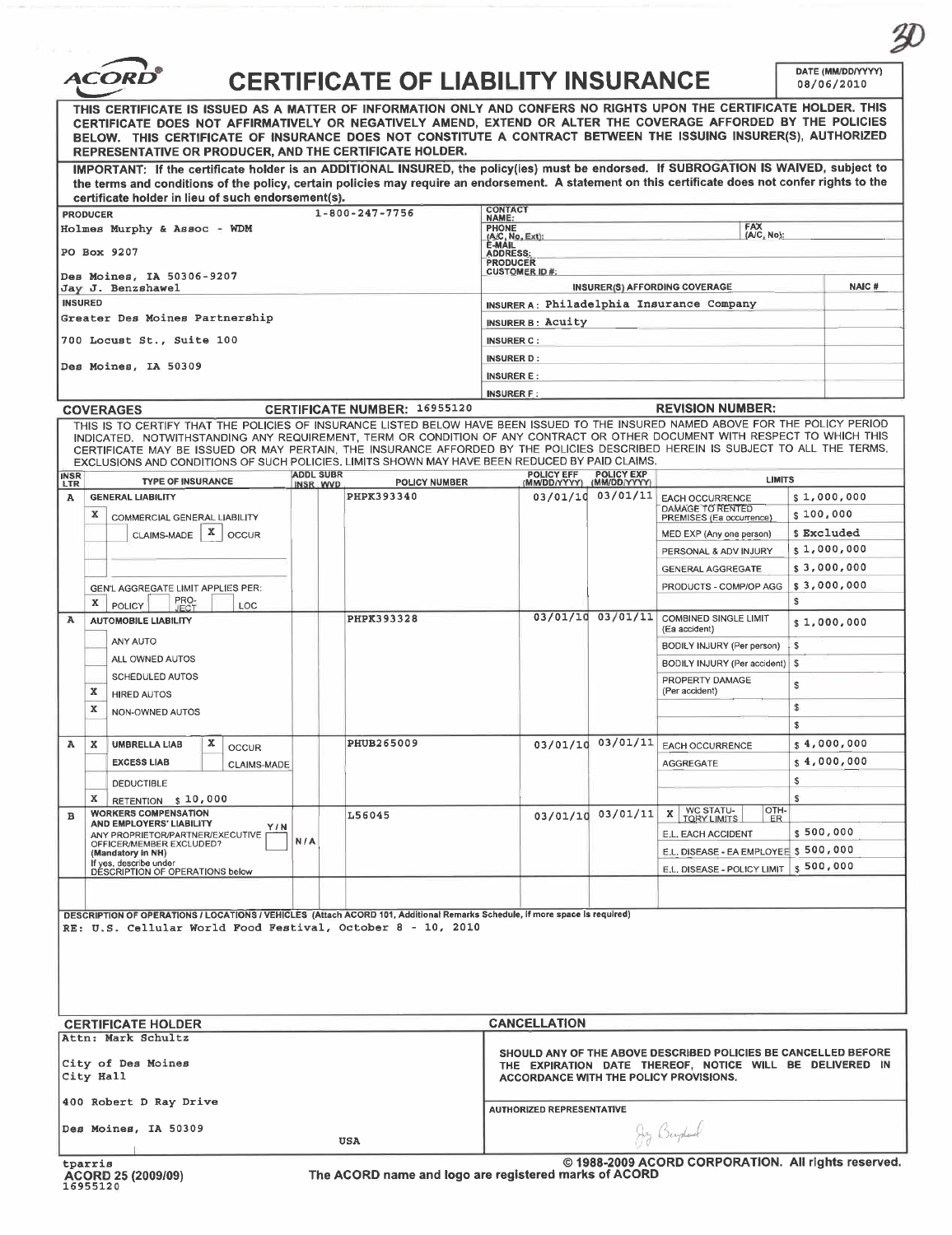